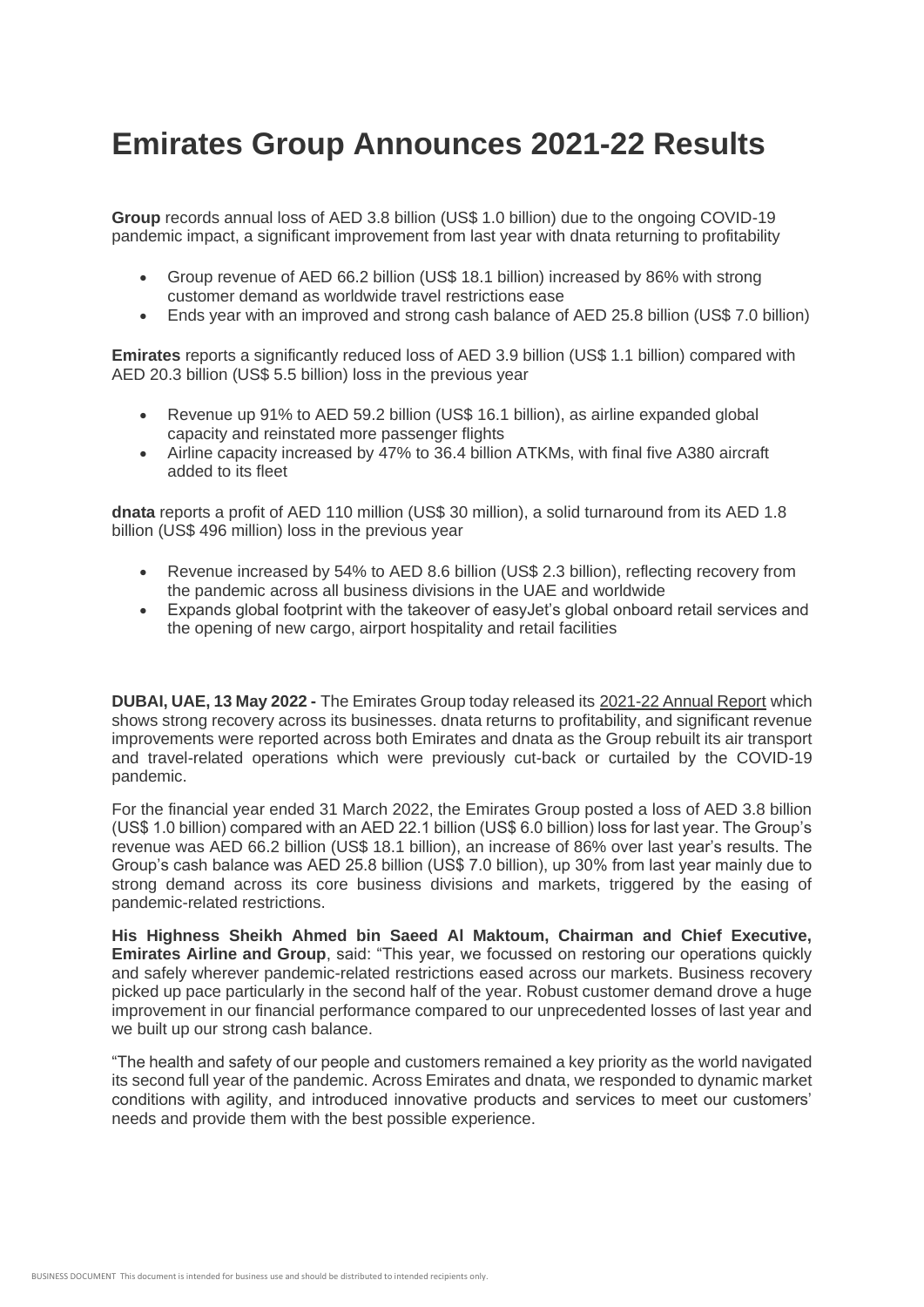"2021-22 was also a significant year as the UAE marked its 50<sup>th</sup> anniversary and hosted the world at Expo 2020 Dubai which generated increased global engagement and visitation to the UAE. The Emirates Group was proud to play our part in contributing to the Expo's success and to the UAE's jubilee events."

In 2021-22, Emirates received a further capital injection of AED 3.5 billion (US\$ 954 million) from its ultimate shareholder, the Government of Dubai, and the Group tapped on various industry support programmes and availed a total relief of nearly AED 0.8 billion in 2021-22.

As Emirates and dnata ramped up operations, employees previously on furlough or made redundant were recalled and rehired, and new recruitment drives were held to replenish the Group's talent pool and boost its future capabilities. As a result, the Group's **total workforce** increased by 13% to 85,219 employees, representing over 160 different nationalities.

In 2021-22, the Group collectively invested AED 7.9 billion (US\$ 2.2 billion) in new aircraft and facilities, and the latest technologies to position the business for recovery and future growth. It also continued to progress its environmental strategy focussed on reducing carbon emissions, consuming resources responsibly, and conserving wildlife and habitats. During the year, the Group supported community, humanitarian and philanthropic initiatives in its various markets, as well as innovation incubators, and other programmes that nurture future solutions for industry growth.

**Sheikh Ahmed said**: "For the Emirates Group, 2021-22 was largely about recovery, after the toughest year in our Group's history. It's not just about restoring our capacity, but also augmenting our future capabilities as we rebuild. Our aim is to build back better and stronger, so that we can deliver even better experiences to our customers and offer more support to the communities we serve.

"We expect the Group to return to profitability in 2022-23, and are working hard to hit our targets, while keeping a close watch on headwinds such as high fuel prices, inflation, new COVID-19 variants, and political and economic uncertainty.

"Our steady investments in infrastructure, technology, people, and partnerships, will continue to give us the ability and advantage in delivering industry-leading products and value to our customers. As Dubai and the UAE move ahead with its strategy for the next 50 years and beyond, the Emirates Group is well positioned to play our role in contributing to economic growth, facilitating global engagement, and making a positive impact on people and communities."

## **[Emirates](http://www.emirates.com/)** performance

Emirates' **total passenger and cargo capacity** increased by 47% to 36.4 billion ATKMs in 2021- 22, as the airline continued to reinstate passenger services across its network in line with the lifting of pandemic-related flight and travel restrictions.

From 120 destinations at the start of the financial year, to increased operations and capacity growth across over 140 destinations by 31 March 2022, Emirates was able to respond dynamically to serve customer demand wherever opportunities arose, thanks to the resilience of its people and business model. In July, the airline launched a new route to Miami, bringing its total passenger gateways in the US to 12.

To serve the strong rebound in travel demand, Emirates deployed its flagship A380 aircraft to even more cities during the year, bringing its A380 network to 29 destinations as of 31 March 2022.

Helping travellers access even more destinations, in 2021-22, Emirates reinforced its strategic partnerships with Qantas and flydubai, and expanded its interline and codeshare partnerships across Europe, the Americas, Africa and Asia including with: Aeromar, airBaltic, Airlink, Azul, Cemair, Garuda Indonesia, Gulf Air, Maldivian, South African Airways and TAP Air Portugal. Emirates also signed agreements and launched initiatives with tourism partners in various destinations to support travel and tourism recovery.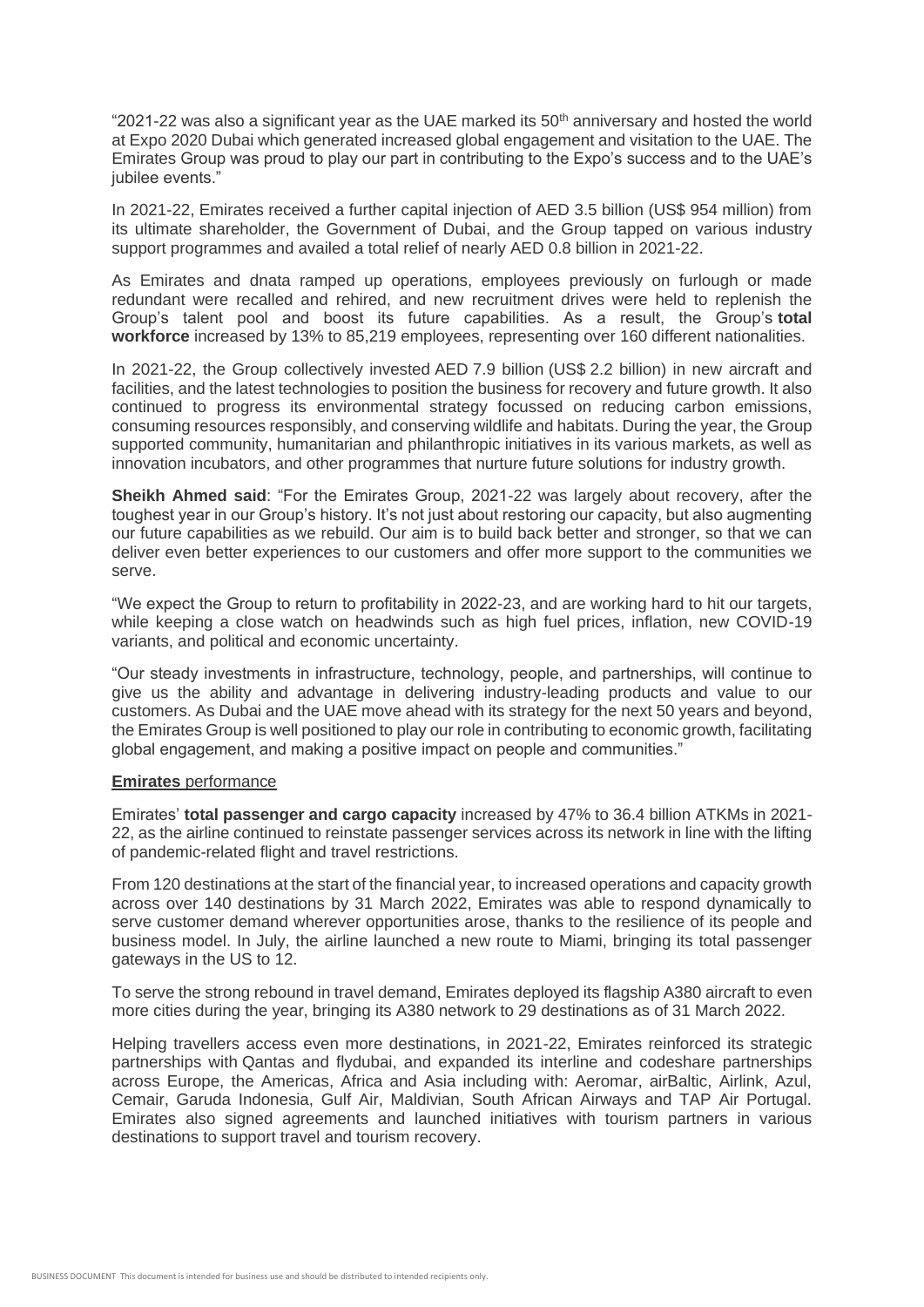Emirates received its final five **new A380 aircraft** during the financial year, all equipped with its latest cabin interiors including Premium Economy seats. It also phased out 2 older aircraft comprising of 1 Boeing 777-300ER and 1 Freighter, leaving its total fleet count at 262 at the end of March. Emirates' average fleet age remains at a youthful 8.2 years.

Emirates' order book of 197 aircraft remains unchanged at this time. The airline is firmly committed to its long-standing strategy of operating a modern and efficient fleet, which underscores its "Fly Better" brand promise, as young aircraft are better for the environment, better for operations, and better for customers.

With significantly enhanced capacity deployment across most markets, Emirates' **total revenue** for the financial year increased 91% to AED 59.2 billion (US\$ 16.1 billion). Currency fluctuations this year impacted the airline's profitability negatively by AED 348 million (US\$ 95 million).

Total **operating costs** increased by 30% from last financial year. Cost of ownership (depreciation and amortisation) and fuel cost were the two biggest cost components for the airline in 2021-22, followed by employee cost. Fuel accounted for 23% of operating costs compared to 14% in 2020- 21. The airline's fuel bill more than doubled to AED 13.9 billion (US\$ 3.8 billion) compared to the previous year, driven by a higher uplift of 66% in line with capacity expansion and a higher average fuel price which was up by 75%.

With the removal of pandemic-related flight and travel restrictions globally, the airline managed to substantially improve its financial results and reported a **loss** of AED 3.9 billion (US\$ 1.1 billion) after last year's AED 20.3 billion (US\$ 5.5 billion) loss, and a **loss margin** of 6.6%, significantly improved compared to 65.6% last year.

Emirates carried 19.6 million passengers (up by 199%) in 2021-22, with **seat capacity** up by 150%. The airline reports a **Passenger Seat Factor** of 58.6%, compared with last year's passenger seat factor of 44.3%; and a 10% decline in **passenger yield** to 35.1 fils (9.6 US cents) per Revenue Passenger Kilometre (RPKM), due to the change in route mix, fares and currency. Seat load factor and yield results cannot be compared against the previous year's performance due to the ongoing unusual pandemic situation.

Emirates continued to invest in its products and services to deliver ever better customer experiences. This year, it announced a [major retrofit programme](https://www.emirates.com/media-centre/emirates-announces-major-retrofit-programme-105-aircraft-to-provide-best-in-sky-customer-experiences/) to equip 120 of its 777 and A380 aircraft with its new Premium Economy seats and the latest cabin interiors.

It also accelerated digital initiatives to provide customers with smoother and safer journeys, from the quick and secure verification of COVID-19 travel documents, to more biometrics and contactless touchpoints at its Dubai hub.

Emirates continued to lead the industry with initiatives that provide customer assurance as travel restrictions eased and more people made travel plans. It extended its [generous rebooking](https://www.emirates.com/media-centre/emirates-lives-up-to-its-customer-experience-promise-helping-over-2-million-customers-take-more-control-over-their-travel-plans/#:~:text=11%3A03%20AM-,Emirates%20lives%20up%20to%20its%20customer%20experience%20promise%20helping%20over,control%20over%20their%20travel%20plans&text=Since%20March%202020%2C%20the%20airline,be%20utilised%20for%20future%20travel.)  [waivers](https://www.emirates.com/media-centre/emirates-lives-up-to-its-customer-experience-promise-helping-over-2-million-customers-take-more-control-over-their-travel-plans/#:~:text=11%3A03%20AM-,Emirates%20lives%20up%20to%20its%20customer%20experience%20promise%20helping%20over,control%20over%20their%20travel%20plans&text=Since%20March%202020%2C%20the%20airline,be%20utilised%20for%20future%20travel.) and complimentary COVID-19 medical cover for all customers; and introduced new ways for Emirates Skywards members to earn Miles while extending the expiry of miles and tier status.

In this 2nd pandemic year, **Emirates SkyCargo** once again put in a stellar performance and contributed to 40% of the airline's total transport revenue through its ability to respond rapidly to changing demand patterns in a distorted global marketplace.

Emirates SkyCargo maintained its edge in the global airfreight industry by focusing its customers, bringing innovative solutions to the market, and leveraging its fleet and network capabilities.

Rebuilding its network and capacity, the cargo division intelligently deployed its freighter fleet and belly-hold capacity, to meet customer needs. By 30 June 2021, it had restored services to over 90% of its pre-pandemic network.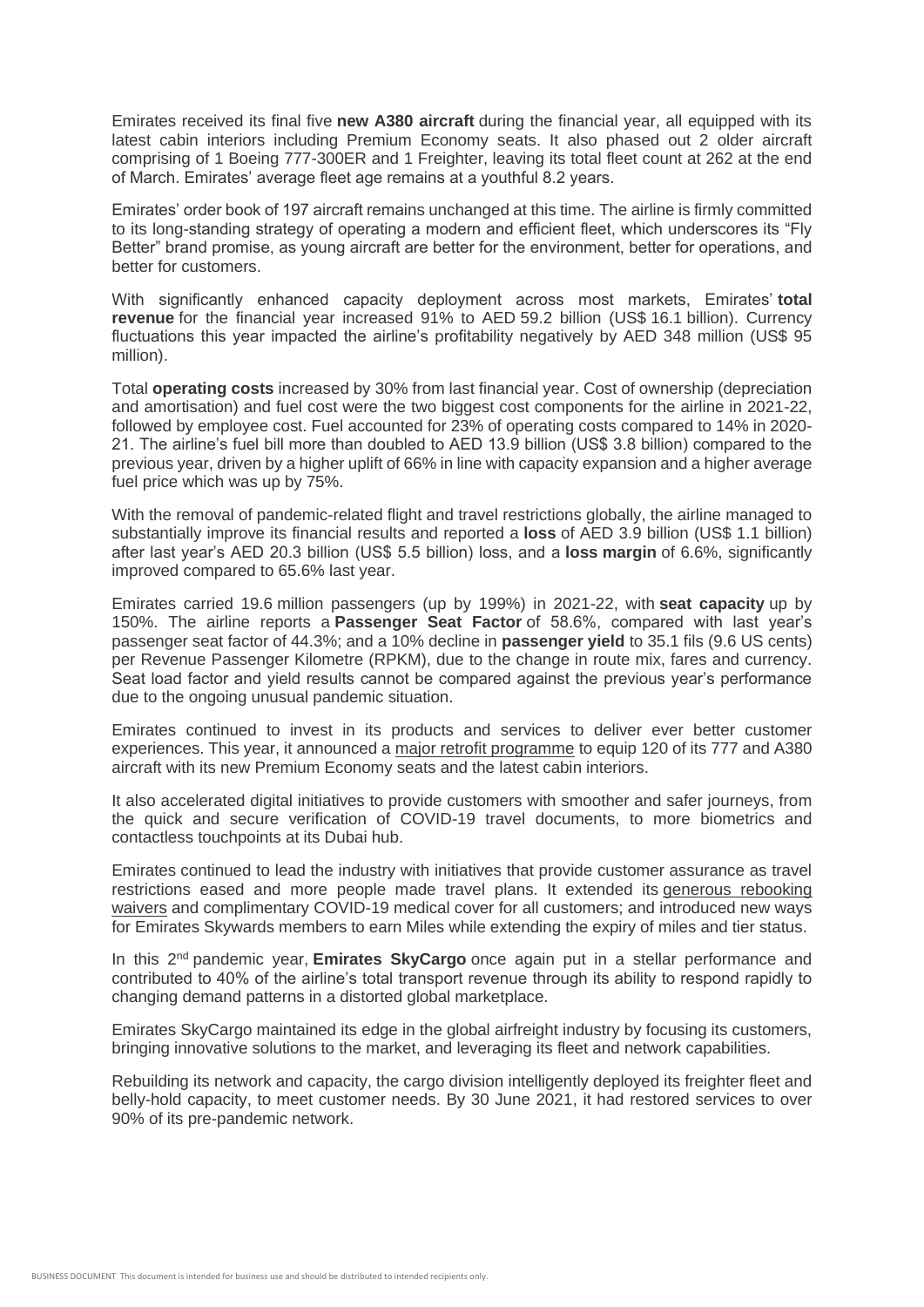During the year, Emirates SkyCargo continued to play an important role in getting COVID-19 vaccines and other medical supplies to communities around the world, and keeping trade lanes open for food supplies, e-commerce and other essential goods. In June 2021, it invested to scale up its pharma cool chain infrastructure in Dubai and by March 2022, Emirates SkyCargo had transported 1 billion doses of COVID-19 vaccines.

At the Dubai Airshow 2021, Emirates announced a US\$ 1 billion investment to acquire 2 new Boeing 777 freighters and convert 4 existing 777-300ER aircraft into freighters.

With steady and strong air freight demand throughout the year, Emirates' cargo division reported a new record **revenue** of AED 21.7 billion (US\$ 5.9 billion), an increase of 27% over last year.

**Freight yield** per Freight Tonne Kilometre (FTKM) decreased by 3% as more cargo capacity returned to the global market, but generally remained at high levels compared to the pandemic marketplace due to steady and strong demand.

**Tonnage** carried increased by 14% to reach 2.1 million tonnes, due to the growth in available bellyhold capacity for the entire year with the reinstatement of more passenger services. At the end of 2021-22, Emirates' SkyCargo's total freighter fleet stood at 10 Boeing 777Fs.

Emirates' hotels portfolio doubled revenue over last year to AED 602 million (US\$ 164 million) as it re-opened more facilities to serve the upswing in tourism traffic and the gradual recovery of the meetings and conferences industry.

During the year, Emirates successfully restructured and extended various aircraft leases. The support from aviation lessors and financing partners during these challenging times reflect the financial community's confidence in Emirates' business model, and its mid to longer term prospects.

In addition to the AED 9.7 billion (US\$ 2.6 billion) financing that was raised for aircraft and general corporate purposes in 2021-22, Emirates has already received committed offers to finance two aircraft deliveries due in 2022-23.

Emirates closed the financial year with solid **cash assets** of AED 20.9 billion (US\$ 5.7 billion), 38% higher compared to 31 March 2021.

## **dnata** performance

Recovery from the pandemic was felt across all dnata businesses, and in 2021-22 dnata returned to profitability with a **profit** of AED 110 million (US\$ 30 million).

With growing flight and travel activity across the world, dnata's **total revenue** increased by 54% to AED 8.6 billion (US\$ 2.3 billion). dnata's international business accounts for 62% of its revenue.

dnata continued to lay the foundations for future growth with investments in 2021-22 amounting to AED 370 million (US\$ 101 million).

During the year, dnata invested significantly in its cargo handling capabilities. It expanded existing facilities in Sydney, Australia; opened a state-of-the-art cargo centre at London Heathrow airport; and announced a fully automated cargo centre to be built at 'dnata Cargo City' at Amsterdam Schiphol Airport. It also introduced an advanced "OneCargo" system which digitises and automates business and operational functions at its Iraq cargo operations, with plans to roll out the system across its global cargo network.

In 2021-22, dnata's **operating costs** increased by 14% to AED 8.4 billion (US\$ 2.3 billion), in line with expanded operations in its Airport Operations, Catering and Travel divisions across the world.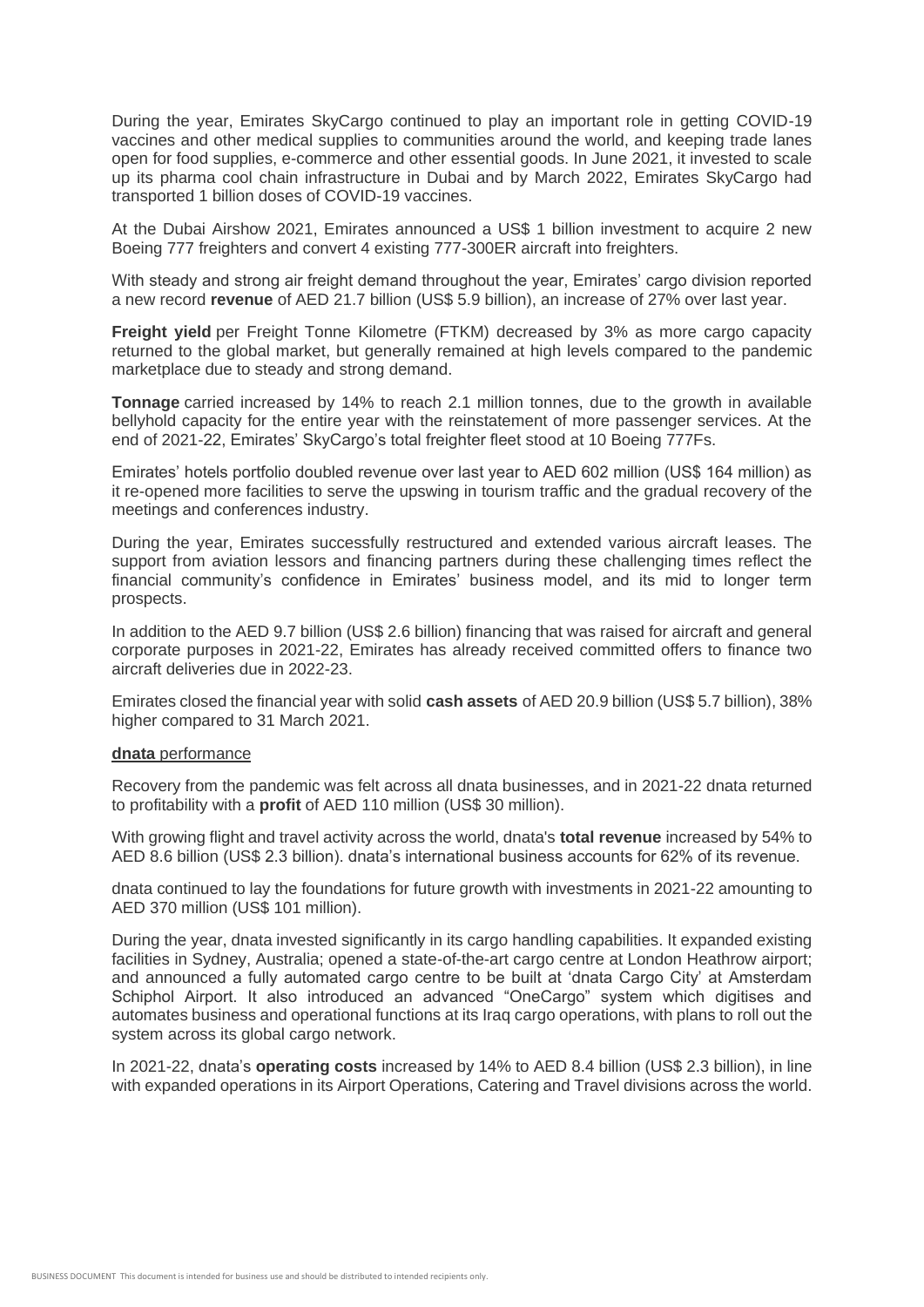dnata's **cash balance** improved by AED 208 million to AED 4.9 billion (US\$ 1.3 billion). Net cash used in financing activities, primarily payments for loans and leases, amounted to AED 745 million (US\$ 203 million), while the business utilised net cash of AED 246 million (US\$ 67 million) in essential investing activities. The business saw a positive operating cash flow of AED 1.2 billion (US\$ 332 million) in 2021-22, a reflection of the substantial improvements in revenues.

Revenue from **dnata's Airport Operations,** including ground and cargo handling increased to AED 5.7 billion (US\$ 1.6 billion).

The number of aircraft turns handled by dnata globally grew by 82% to 527,501, cargo handled increased by 10% to 3.0 million tonnes, reflecting the increase in flight activity across the globe as dnata's customers re-started their operations wherever market restrictions on flights and travel were lifted.

During 2021-22, dnata expanded its global airport operations footprint into Africa. It signed a concession agreement with The Government of Zanzibar, where dnata will oversee the operations of the island's newly-built international terminal with its partners, including Emirates Leisure Retail (ELR) who will partner with MMI as master concessionaire for all food and beverage, duty free and commercial outlets at the terminal.

marhaba, dnata's airport hospitality brand, marked its 30<sup>th</sup> year of operations with the launch of its signature meet and greet services at four of Australia's major airports, a new lounge in Zurich Airport, and a re-designed experience at its flagship lounge at Dubai International.

**dnata's Catering** business accounted for AED 1.7 billion (US\$ 455 million) of dnata's revenue, up by 60%. The inflight catering business uplifted 39.9 million meals to airline customers, more than double the number of meals from last year, as its airline customers across the world restored their flight operations.

Significant customer wins during the year include BA CityFlyer, which led to dnata Catering launching operations at London City Airport; and the global inflight retail services contract for easyJet where dnata's team of inflight retail experts will develop and manage bespoke onboard retail programmes and solutions for the airline.

It also saw significant activity in Australia. As the country re-opened its borders to international travellers, dnata worked closely with airline customers to support their resumption of flight operations. dnata Catering also continued to grow its retail food business with ready-made meals developed by Snapfresh Australia launched in Aldi and Costco stores nationwide.

Revenue from **dnata's Travel Services** division has significantly grown by 434% to AED 694 million (US\$ 189 million). The reported total transaction value (TTV) of travel services sold increased by 912% to AED 2.3 billion (US\$ 632 million), a dramatic reversal from last year. These increases reflect last year's abnormal situation where the business saw high levels of COVID-19 related booking cancellations.

During the year, dnata introduced several new products and services in the UAE, capitalising on its market expertise, Dubai's open borders for international travel, the city's hosting of Expo 2020 as well as other major conferences and sporting events.

For its corporate travel customers, dnata partnered with ExpensePoint to offer an advanced expense reporting solution; renewed a partnership with one of the world's largest VAT reclaim specialists that will bring additional saving opportunities for duty travel claims; and implemented hybrid meetings and events solutions to provide customers a sustainable alternative to hosting corporate engagements during lockdown.

In the UK, dnata's Travel Republic brand introduced a new 'Secure Trust Account' for package holiday customers that guarantees prompt refunds for customers who have to cancel their flightinclusive package holiday, as funds are kept secure in a separate account.